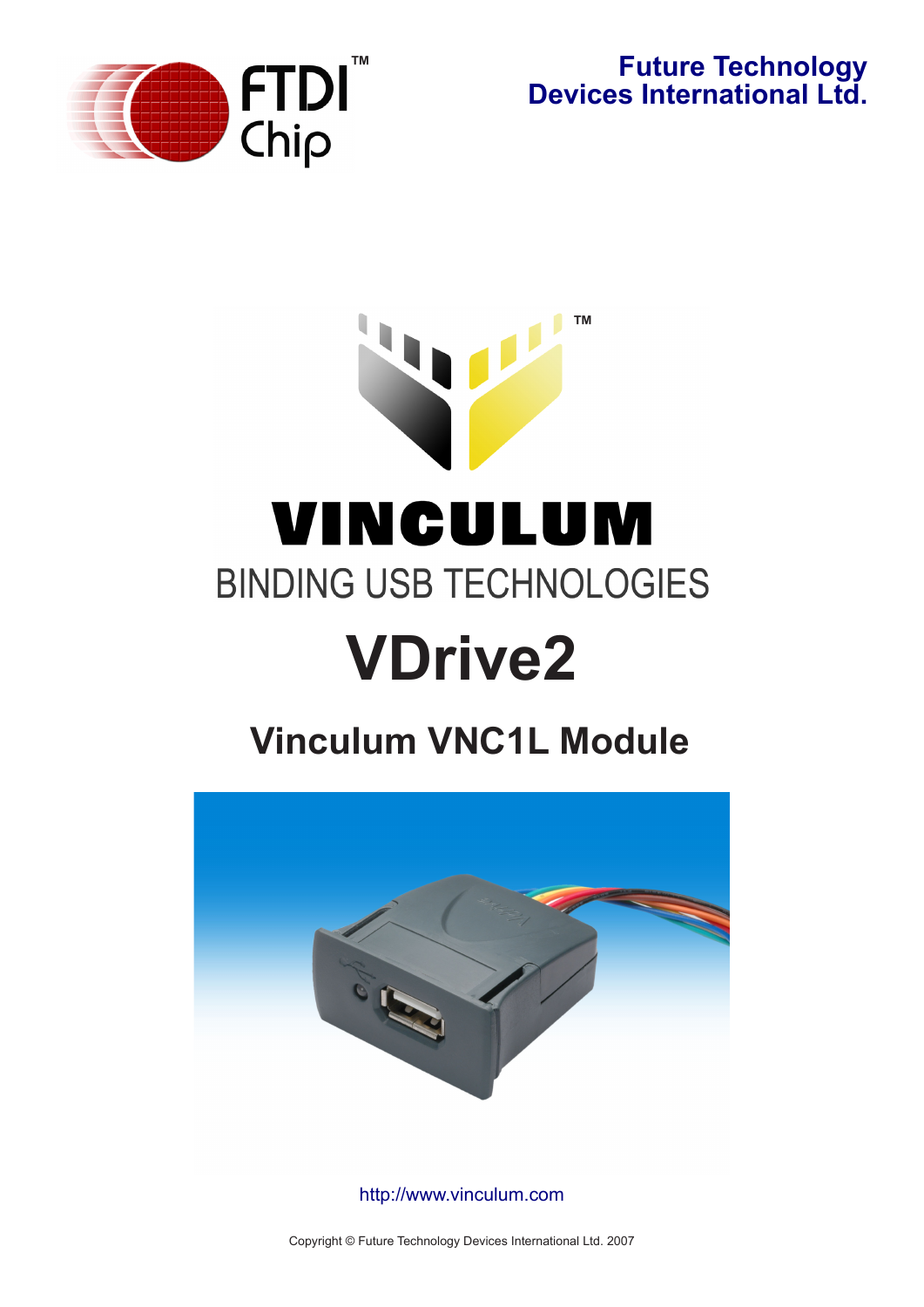# **1. Introduction and Features**

#### **1.1 Introduction**

*The VDrive2 module provides an easy solution for adding a USB Flash disk interface to an existing product. Only four signal lines plus 5V supply and ground are required to be connected. Using the Vinculum VDAP firmware the VNC1L's I/O interface can be selected between the serial UART or SPI using the on-board jumper pins. Not only is the VDrive2 ideal for evaluation and development of VNC1L designs, but also its neat enclosure and attractive quantity discount structure makes this module suitable for incorporation into finished product designs. The VDrive2 is ideal for commercial products such as domestic goods, set top box, etc., as well as industrial products such as data loggers, software upgradable products, etc.*

*The Vinculum VNC1L is the first of F.T.D.I.'s Vinculum family of Embedded SoC USB host controller integrated circuit devices. Not only is it able to handle the USB Host Interface, and data transfer functions but owing to the inbuilt MCU and embedded Flash memory, Vinculum can encapsulate the USB device classes as well. When interfacing to mass storage devices such as USB Flash drives, Vinculum also transparently handles the FAT file structure communicating via UART, SPI or parallel FIFO interfaces via a simple to implement command set. Vinculum provides a new cost effective solution for providing USB Host capability into products that previously did not have the hardware resources available.*

#### **1.2 Features**

- Uses F.T.D.I.'s VNC1L embedded USB host controller I.C. device.
- USB 'A' type socket to connect USB Flash disk.
- Traffic indicator LED.
- 2 mm (0.08") pitch 8 pin connector.
- 8-way header interconnect cable provided.
- Only four signals to connect, excluding power and ground.
- Jumper selectable UART or SPI interfaces.
- Single 5V supply input.
- Uses Vinculum VDAP firmware and command set.
- Enclosure with snap in place clips allows for easy front panel mounting.
- Program or update firmware via USB Flash disk or via UART interface.
- VNC1L firmware programming control pins PROG# and RESET# brought out onto internal jumper interface (only accessible on internal module PCB)
- VDrive2 is a Pb-free, RoHS complaint development module.
- Schematics, and firmware files available for download from the Vinculum website.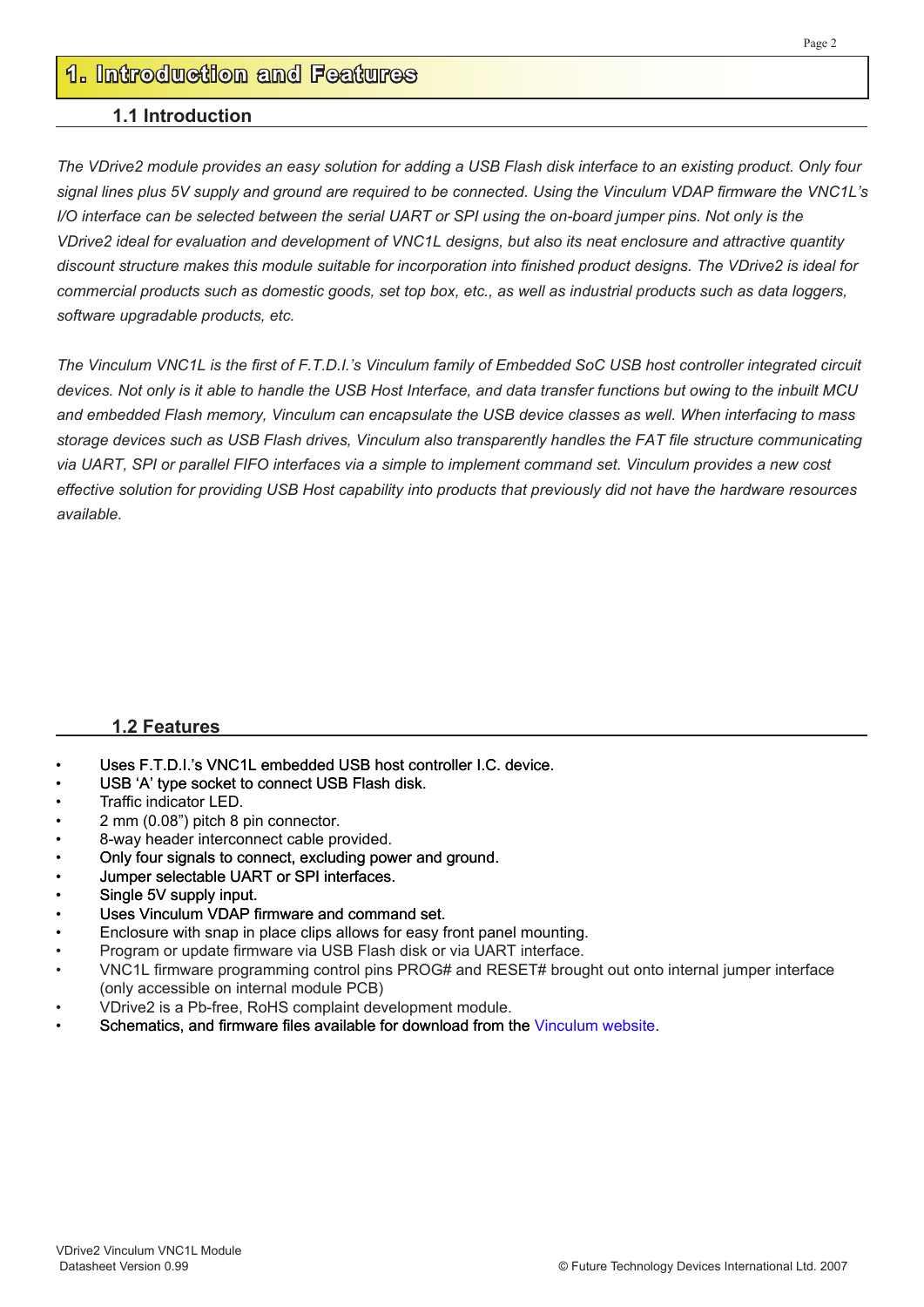

Figure 1 - VDrive2 Pin Out - UART interface.

#### Table 1 - Port Selection Jumper Pins

| <b>UART/SPI</b> | I/O Mode           |  |  |
|-----------------|--------------------|--|--|
| Pull-Up         | <b>Serial UART</b> |  |  |
| Pull-Down       | <b>SPI</b>         |  |  |

## **2.2 UART Interface Signal Descriptions**

#### Table 2 - Data and Control Bus Signal Mode Options - UART Interface

| Pin No.        | <b>Name</b>      | <b>Type</b> | <b>Description</b>                                                      |
|----------------|------------------|-------------|-------------------------------------------------------------------------|
|                | <b>GND</b>       | <b>PWR</b>  | Signal ground                                                           |
| $\overline{2}$ | RTS#             | Output      | Request To Send Control Output / Handshake signal                       |
| 3              | 5V <sub>0</sub>  | <b>PWR</b>  | 5V supply input                                                         |
| 4              | <b>RXD</b>       | Input       | Receive asynchronous data input                                         |
| 5              | <b>TXD</b>       | Output      | Transmit asynchronous data output                                       |
| 6              | CTS#             | Input       | Clear To Send Control Input / Handshake signal                          |
|                | <b>NC</b>        |             | No Connect                                                              |
| 8              | $R$ <sup>#</sup> | Input       | Ring Indicator Control Input. Used to resume the Vinculum from suspend. |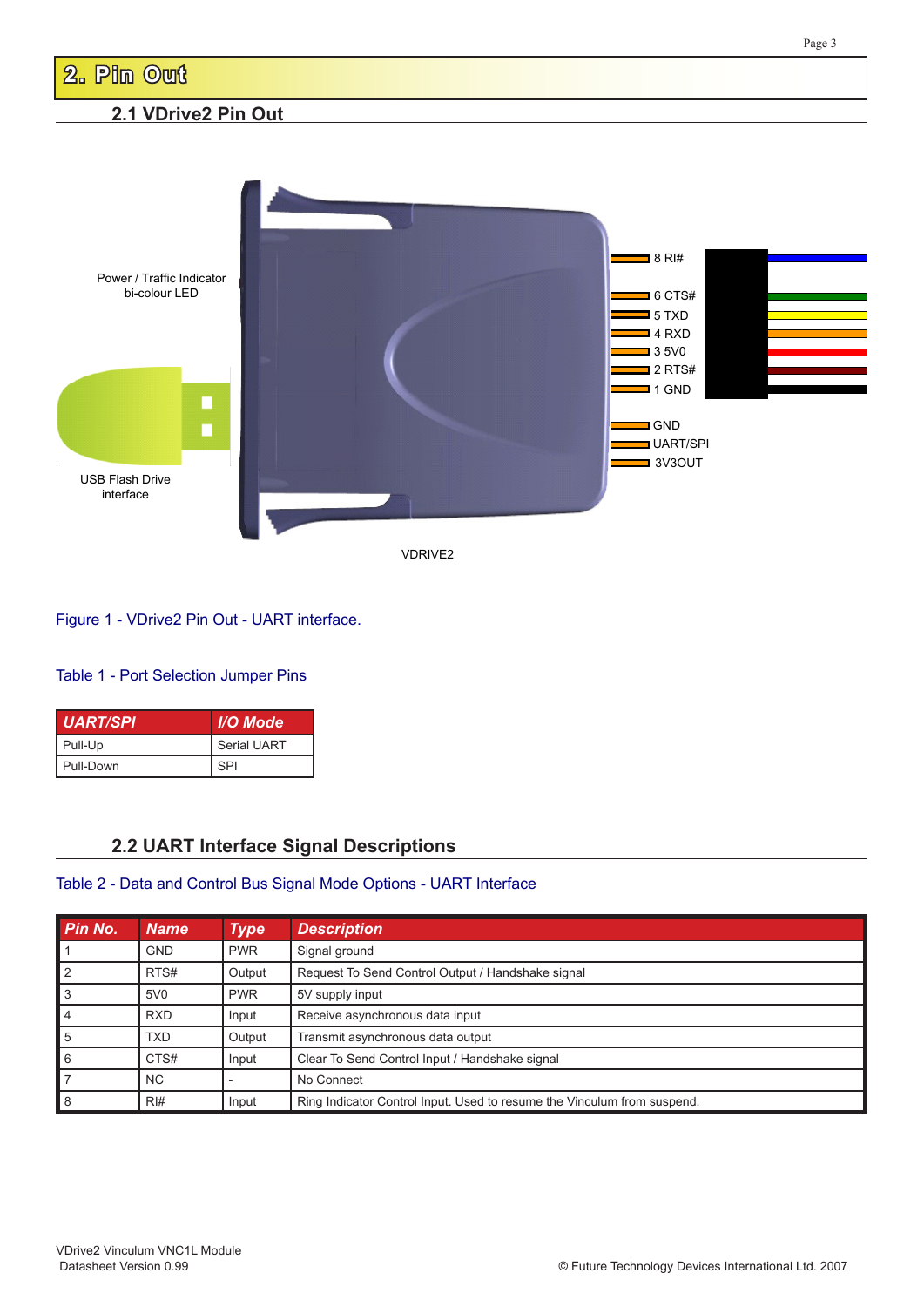| Pin No.        | <b>Name</b> | <b>Type</b> | <b>Description</b>              |
|----------------|-------------|-------------|---------------------------------|
| 15             | <b>SCLK</b> | Input       | SPI Clock input, 12MHz maximum. |
| 4              | <b>SDI</b>  | Input       | <b>SPI Serial Data Input</b>    |
| $\overline{2}$ | <b>SDO</b>  | Output      | SPI Serial Data Output          |
| <b>16</b>      | CS          | Input       | <b>SPI Chip Select Input</b>    |

#### Table 3 - Data and Control Bus Signal Mode Options - SPI Interface

#### Figure 2 - SPI Slave Data Read Cycle



From Start - SPI CS must be held high for the entire read cycle, and must be taken low for at least one clock period after the read is completed. The first bit on SPI Data In is the R/W bit - inputting a '1' here allows data to be read from the chip. The next bit is the address bit, ADD, which is used to indicate whether the data register ('0') or the status register ('1') is read from. During the SPI read cycle a byte of data will start being output on SPI Data Out on the next clock cycle after the address bit, MSB first. After the data has been clocked out of the chip, the status of SPI Data Out should be checked to see if the data read is new data. A '0' level here on SPI Data Out means that the data read is new data. A '1' indicates that the data read is old data, and the read cycle should be repeated to get new data. Remember that CS must be held low for at least one clock period before being taken high again to continue with the next read or write cycle.



#### Figure 3 - SPI Slave Data Write Cycle

From Start - SPI CS must be held high for the entire write cycle, and must be taken low for at least one clock period after the write is completed. The first bit on SPI Data In is the R/W bit - inputting a '0' here allows data to be written to the chip. The next bit is the address bit, ADD, which is used to indicate whether the data register ('0') or the status register ('1') is written to. During the SPI write cycle a byte of data can be input to SPI Data In on the next clock cycle after the address bit, MSB first. After the data has been clocked in to the chip, the status of SPI Data Out should be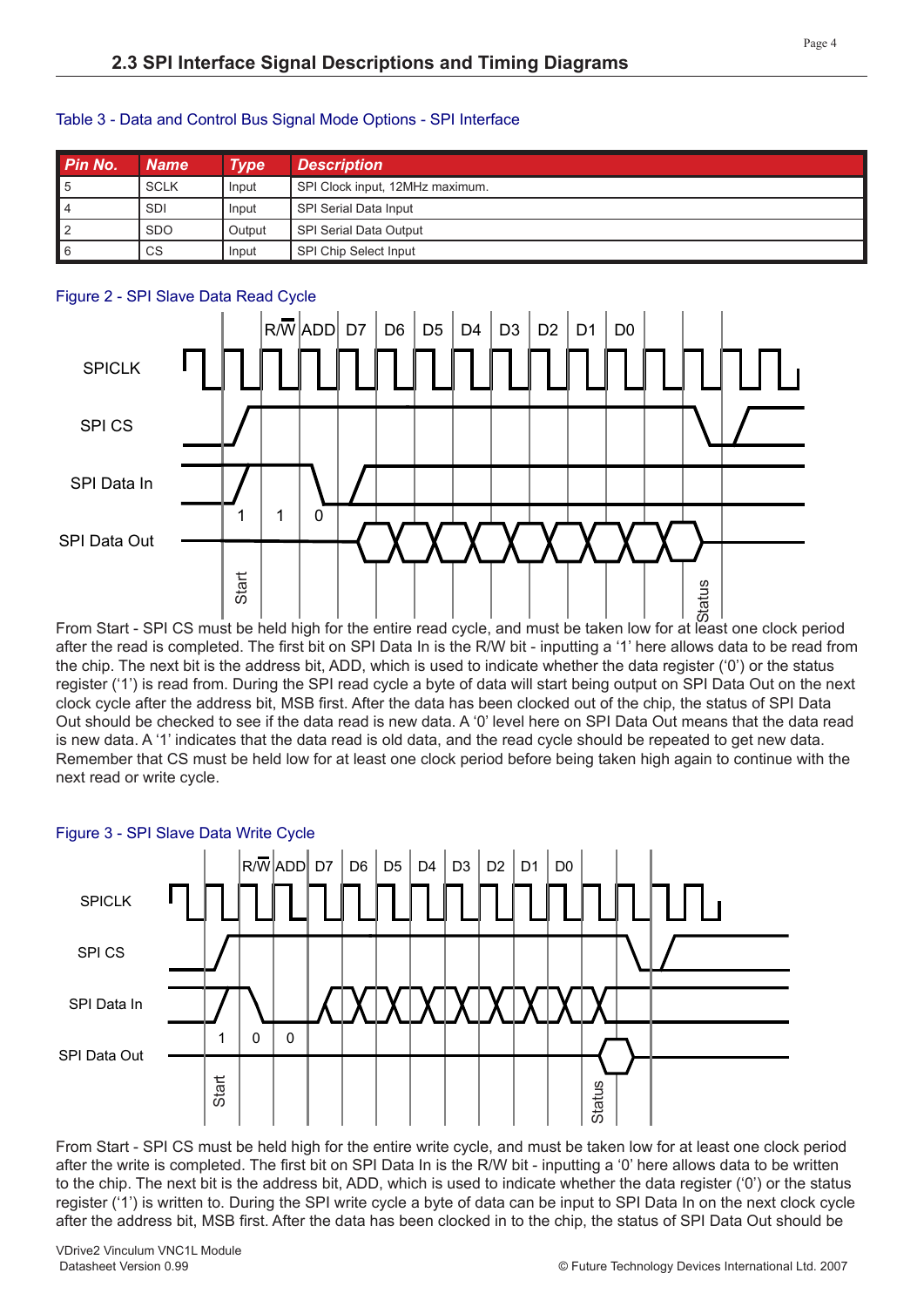checked to see if the data read was accepted. A '0' level on SPI Data Out means that the data write was accepted. A '1' indicates that the internal buffer is full, and the write should be repeated. Remember that CS must be held low for at least one clock period before being taken high again to continue with the next read or write cycle.

#### Figure 4 - SPI Slave Data Timing Diagrams



#### Table 4 - SPI Slave Data Timing

| <b>Time</b>       | <b>Description</b>   | <b>Min</b> | <b>Typical</b> | <b>Max</b> | <b>Unit</b> |
|-------------------|----------------------|------------|----------------|------------|-------------|
| $\blacksquare$ T1 | <b>SPICLK Period</b> | 83         |                |            | ns          |
| $\mathsf{T}2$     | <b>SPICLK High</b>   | 20         |                |            | ns          |
| $\mathsf{T}$ 3    | <b>SPICLK Low</b>    | 20         |                |            | ns          |
| $\blacksquare$ T4 | Input Setup Time     | 10         |                |            | ns          |
| $\blacksquare$ T5 | Input Hold Time      | 10         |                |            | ns          |
| $\blacksquare$ T6 | Output Hold Time     | 2          |                |            | ns          |
| $\blacksquare$ T7 | Output Valid Time    |            |                | 20         | ns          |

#### Table 5 - Status Register (ADD = '1')

| <b>Bit</b>     | <b>Description</b> |
|----------------|--------------------|
| $\Omega$       | RXF#               |
|                | TXE#               |
| $\overline{2}$ |                    |
| 3              |                    |
| $\overline{4}$ | RXF IRQEn          |
| 5              | <b>TXE IRQEn</b>   |
| 6              |                    |
| 7              |                    |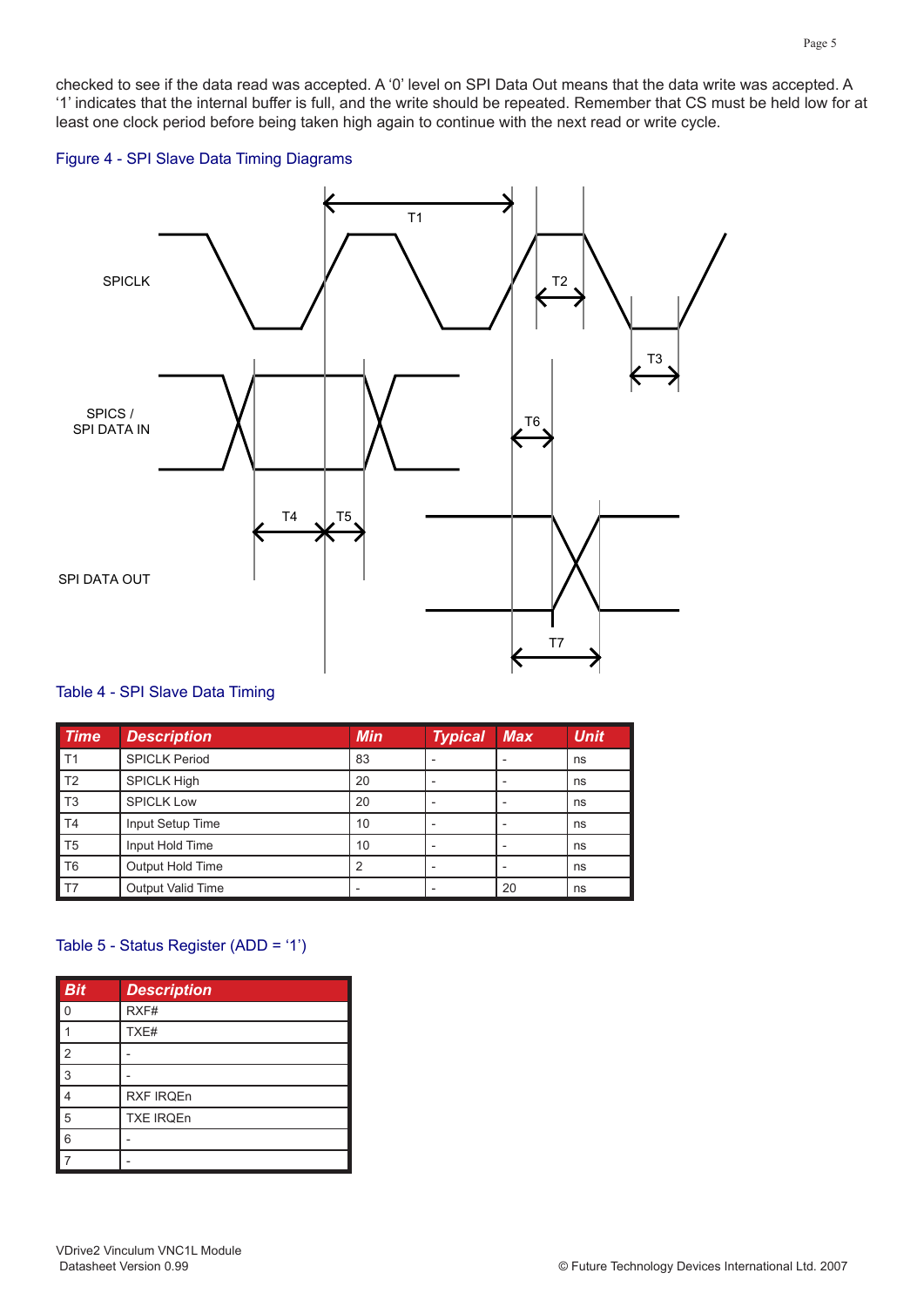# **3. VDRIVE2 Dimensions**

#### Figure 5 - VDRIVE2 mechanical dimensions



Fully detailed mechanical drawings for the VDrive2 enclosure are available on request from FTDI technical support.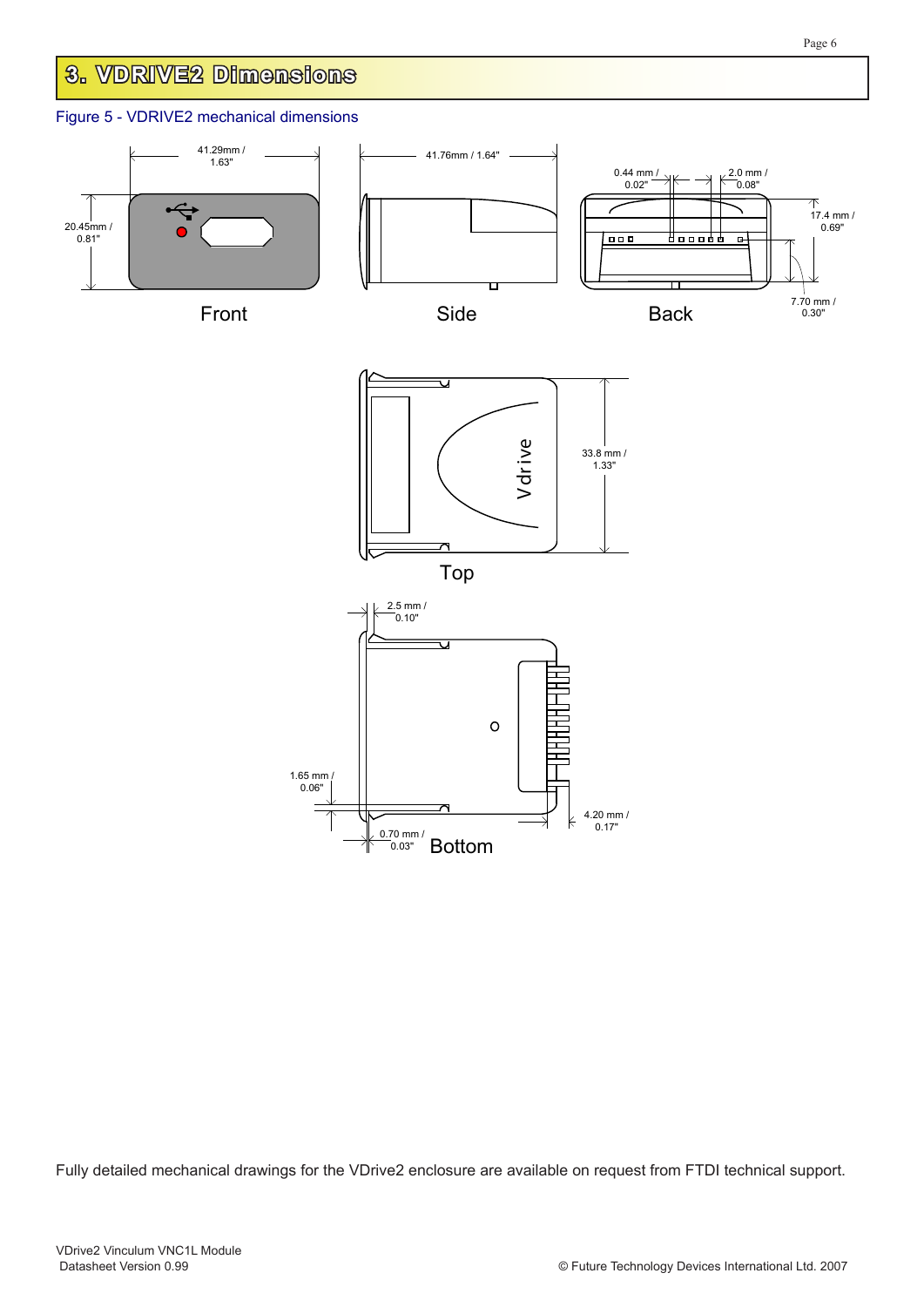# **4. Application Example - VDRIVE2 to PIC Micro Interface**



#### Figure 6 - Datalogging to a USB Flash disk with the VDrive2

By adding a PIC microcontroller and a few other components, the VDRIVE2 module can be turned into a Flash disk based data logger. Fig 5 shows the schematic of this simple application. The AC signal input is connected to the 10-bit analogue to digital converter on board the Microchip PIC. The PIC code takes a pre-defined number of samples and then writes the corresponding ASCII values to a comma separated value (CSV) file on the USB flash disk attached to the VDRIVE2 module. Vinculum's DOS like ASCII commands simplify the task of file handling. An extended ASCII command set is designed for use with a terminal whilst a shortened hexadecimal version is used with a microcontroller.

Consult the Vinculum VDAP firmware datasheet for full details of the command set used by the VDrive2.